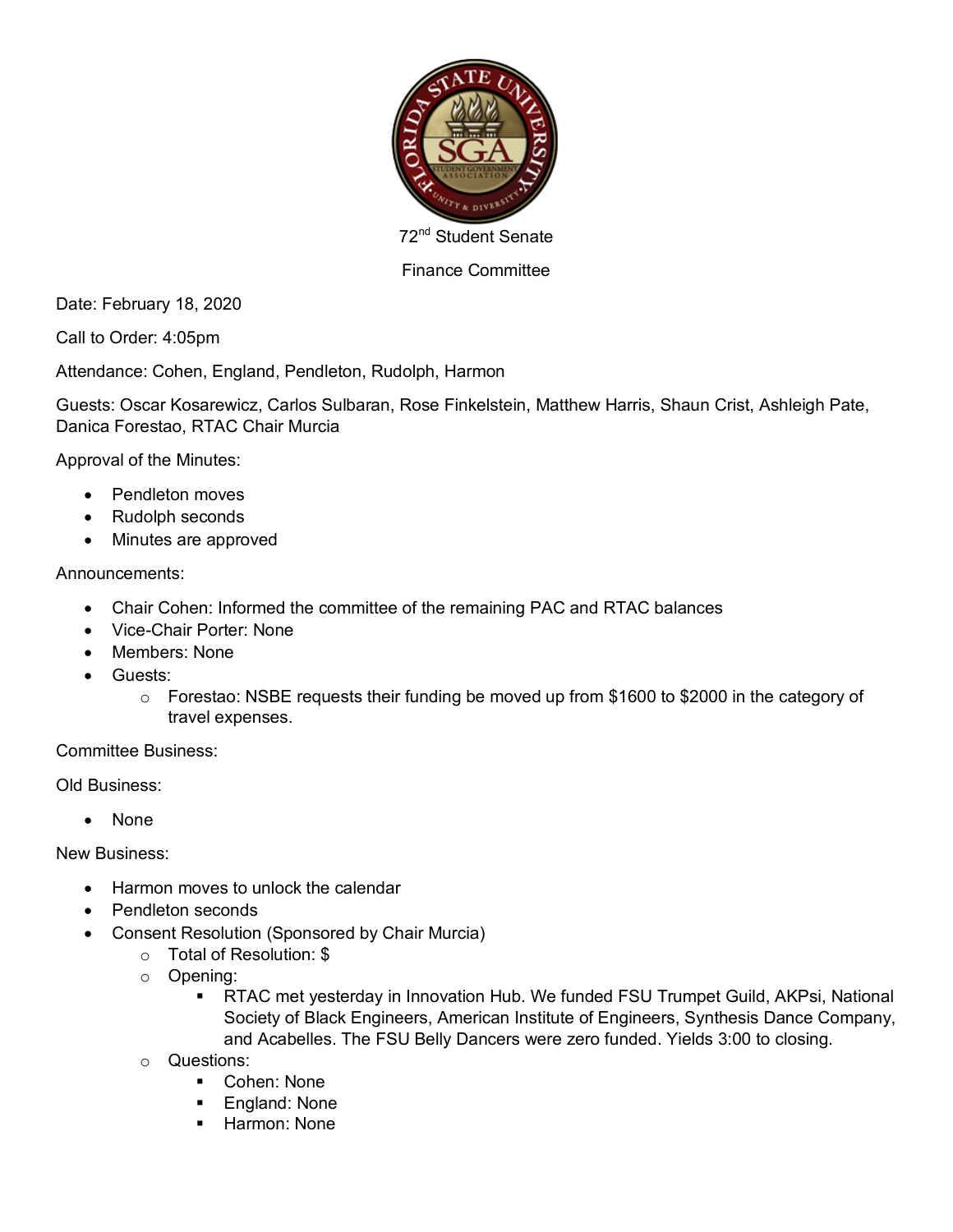- § Pendleton: Wanted to confirm that the quote for FSU Trumpet Guild was 3 8-people vans for 19 travelers?
	- Murcia: Yes
- Rudolph: On the Trumpet Guild, why was the mileage changed?
	- Murcia: They did incorrect math. Since they're not allow to drive more than 500 miles per day.
- o Motion to Approve & Second:
	- Harmon seconds
	- England seconds
	- Rudolph objects
	- England moves to waive the rules and enter round table discussion
	- Rudolph seconds
	- Roundtable:
		- Murcia: I would like an amendment to add National Society of Black Engineers in the category of travel 2000 and zero fund in the category of 1668
		- England Motions to zero fund lodging and put 1668 in travel for a total of 1668
		- Rudolph Seconds
		- Sponsor finds it friendly
		- Vote on Amendment:
			- o England: Yes
			- o Harmon: Yes
			- o Pendleton: Yes
			- o Rudolph: Yes
			- o Passes:
		- Question: Is there going to be a second amendment?
			- $\circ$  We just did that to move the amount rather than change the controversial amount
		- England: Trumpet guild. Do they pay mandatory dues?
			- o Murcia: Those dues can be waived if they need financial help
			- o England: Technically not mandatory?
			- o Murcia: Technically yes
		- Pendleton: I am not comfortable funding trumpet guild for three vans because there would be enough with two vans.
			- o Rudolph: Clarify?
			- o England: it would be 660 instead of 990
		- England: Side-note; the consent resolution is about 50% of the current RTAC budget.
		- Pendleton moves to amend trumpet guild in the category of expense from 990 to 660
		- Rudolph seconds
		- Cohen: It had to do with the size of the bus and the number of people going. 24 spaces total for 19 people.
		- England: Question for the sponsor. AKPsi. The minutes state that dues were brought up. Are the dues being used for the trip?
			- o England moves for non-senator to speak
			- o Rudolph seconds
			- o Matthew Harris: Dues are not being used for the trip. Most of the dues we raise are going to our house to be renovated. This trip helps them network.
			- o Rose: We are adding new furniture and renovating are house and the dues will not be going to the trip.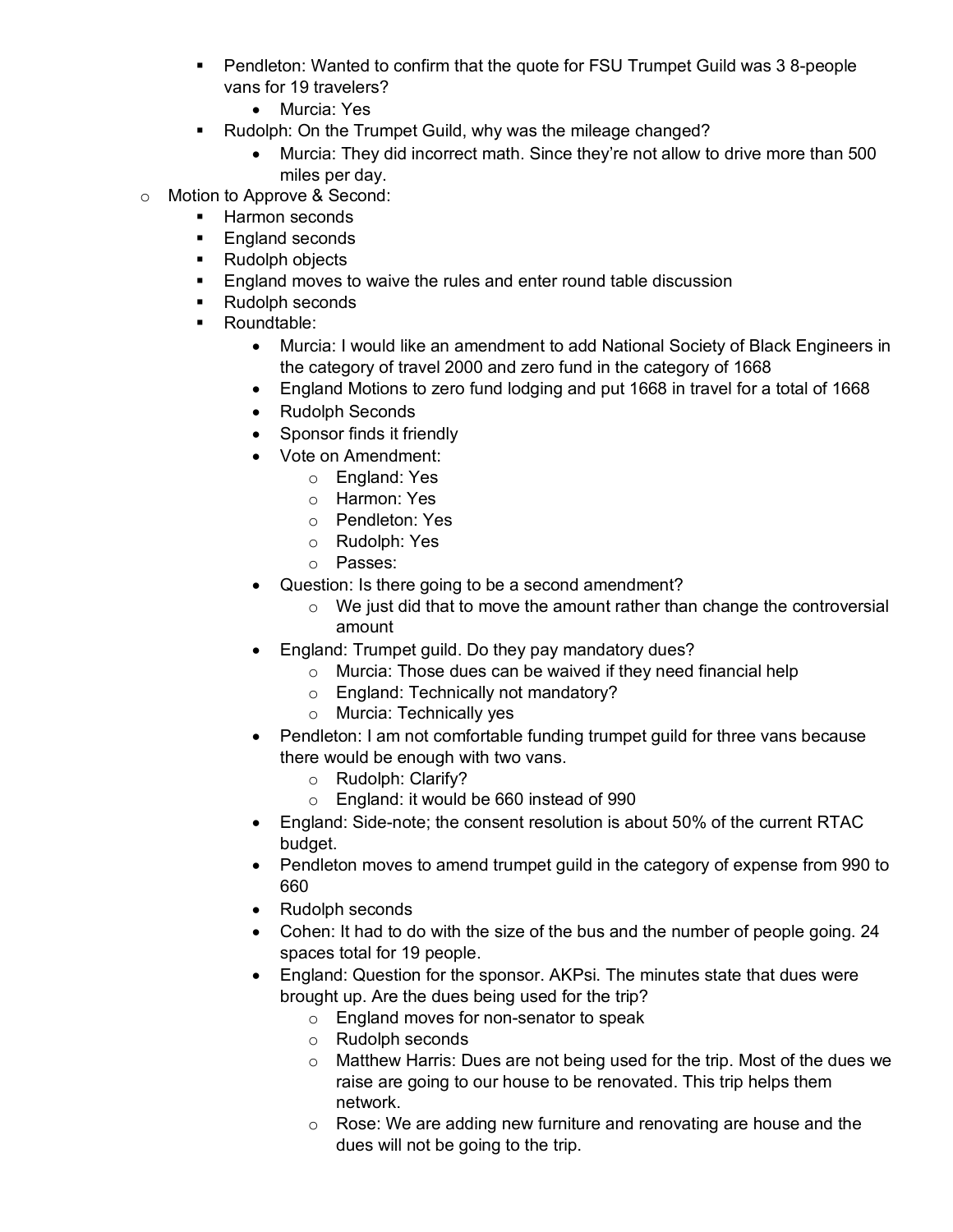- Rudolph: The attendees for AKPsi were selected based on GPA. There is no minimum requirement so why even have it?
	- o Harris: For those that are close to graduating
- Rudolph: how many of the 80 people are upperclassmen?
	- o Rose: at least half or more. I have been on this trip and to find an internship is very hard. This trip aims to help with that but will not exclude freshman.
- Pendleton: How was the trip advertised?
	- o Harris: Word of mouth type of thing. If necessary, we could have it be posted on our social media.
	- o Murcia: It was advertised in their GBMs. Their club is open to all.
	- o Rose: Advertised to the College of business.
- England: Understanding you requested 8500 dollars. How does 1600 make a difference compared to that cut?
	- o Harris: The members would be paying that go.
	- o Rose: When we are, they pay food as well so that's why we asked for SGA help.
	- o Harris: We would like a bump up of 2000 because it would help relieve the members of the cost.
	- o Rose: Each exec member gets their own budget. One of our VP's will be using a small chunk of their budget to cover the costs.
- England: Some of the money that people pay will be used by AKPsi? o Harris: Yes
- England: I'm trying to justify a 400 dollar bump and the question is whether the org can cover that or us.
- Rudolph: The RTAC budget is very low. I don't think it's fair cutting other groups and giving more to other groups.
- England: I think 1600 dollars for 80 people is a good number. The impact it will have on the student body is good.
- Cohen: Try not to use cost per head.
- Rudolph: The selective requirements. I do not like having a GPA requirement for students because it limits some students.
- Murcia: These students are looking for internships and im sure that resumes will be taken so it is important that the students that go are the best ones to represent FSU.
- Rose: I know 1600 dollars being bumped up to 2000 is pretty big of an increase but I want you guys to know that we have lots of other things to pay for and the best memories in college for me were going on this trip. The 400 dollars will go a long way for the students going.
- England: We have to make the RTAC budget last and as much as we would love to move amounts up. We cannot due to the fact that we have very little money to work with for the rest of the semester.
- Cohen: I would like the committee to remember my comments about central reserves and not believe that RTAC will or will not get any money for central reserves. The spring break time is a very popular time for travel dates. We will most likely be seeing requests of this magnitude.
- Rose: It felt like the decision was made based on dues and apologize for the mixup.
- Rudolph: Travel request on fact we switched funding from lodging to travel
- Roundtable asks about funding process for Synthesis Dance Company and then decides to leave numbers as they are.